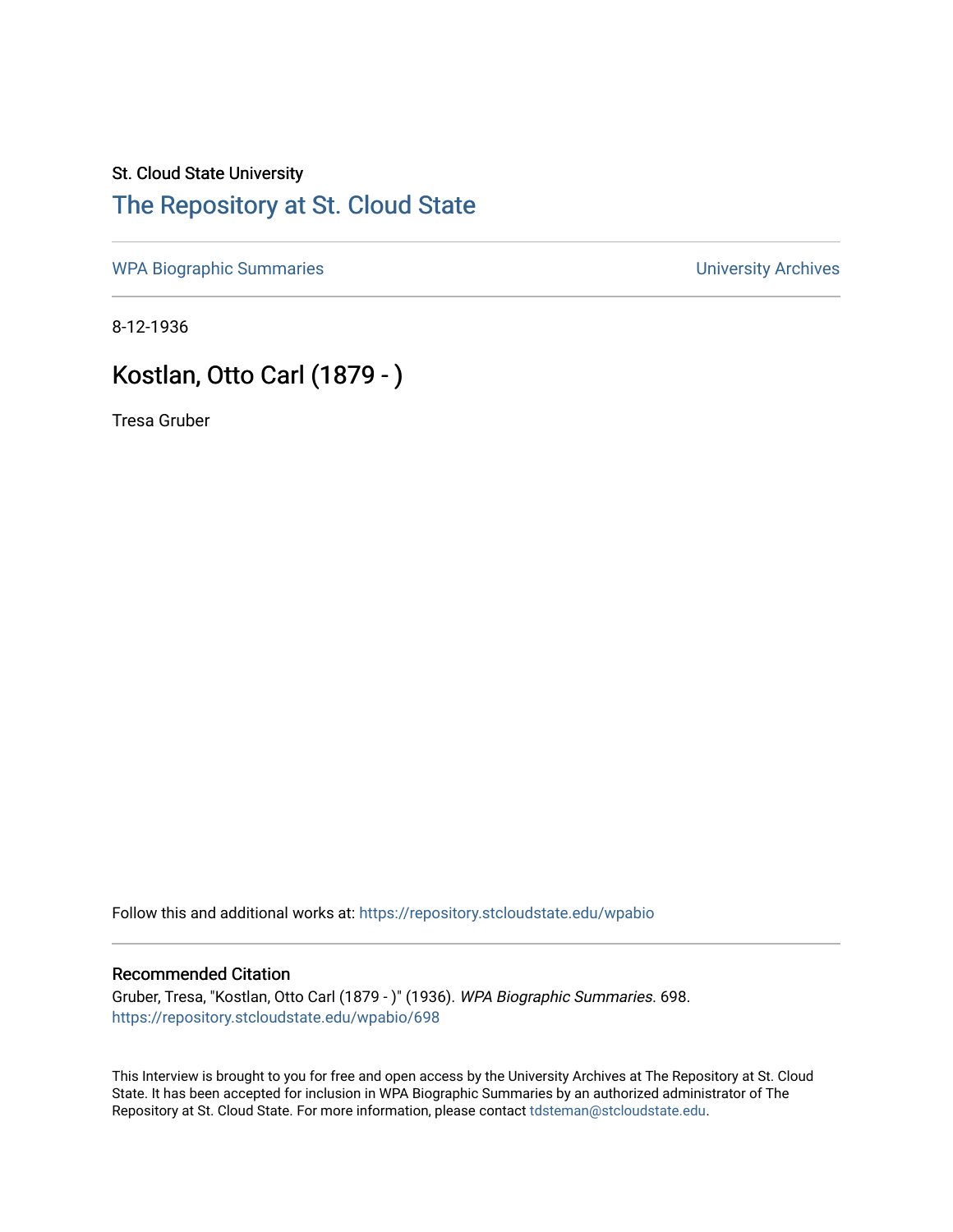#### KOSTLAN, OTTO CARL

 $\bullet$ 

## $F11e$  **No.**  $B-725$

 $-24 - 16$ 

Otto Carl Kostlan was born in Milwaukee, Wisconsin, December 21, 1879, son of Joseph and Bertha (Staege) Kostlan. He received a common school education in Wausau, Wisconsin, and later attended business college.

Otto Kostlan married Lulu Clark of Duluth, Minnesota. Otto and Lulu (Clark) Kostlan had one child, Bertha, who is married to Steve McQuire. They also have two grandchildren.

Otto Kostlan worked for Mr. James Boyd, at one time mayor of St. Cloud, in the grocery store, later he went to Duluth where he lived for four years. He came back to Saint Cloud to work for the Great Northern Railway Express. It was about this time that Mrs. Lulu (Clark) Kostlan died, so he went into the show business with his brother.

Otto's parents. Joseph and Bertha (Staege) Kostlan. came from Germany and settled in Wisconsin. They came to Minneso ta in 1887 and lived on 524 9th Avenue North for the remainder of their lives.

' Otto Kostlan joined the Modern Samaritans while in Duluth.

Since coming to Saint Cloud they have belonged to the Cathedral Church.

> Interviewed: Otto Kostlan Date: August 12, 1936 By: Tresa Gruber

Publication Granted